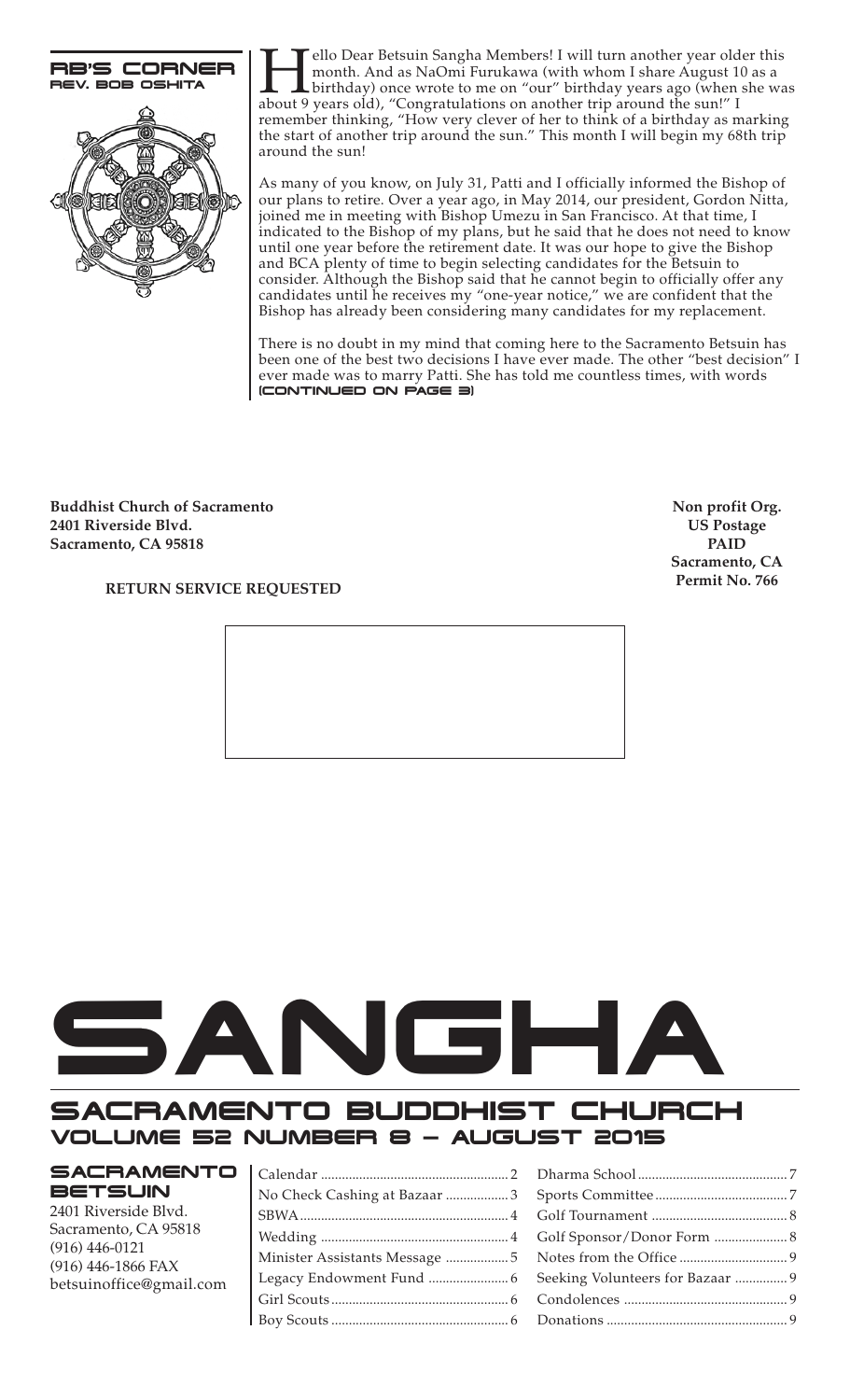| RB'S CORNER<br>(CONTINUED)                                            | unspoken, that she feels the same about me. I think it is only in looking back<br>that we can really assess the karmic events of our lives. When we first came<br>here in 1984, Patti and I hoped that our life here would be a good one. But now,<br>looking back, we can honestly say that we had no idea just how meaningful our<br>years serving the Sacramento Betsuin would be. I know that being with Patti<br>and with this Betsuin has been the fulfillment of my life.                                                                                                                                                                                                                                                                                                                                                                                                                                                                                                                                                                                                                          |
|-----------------------------------------------------------------------|-----------------------------------------------------------------------------------------------------------------------------------------------------------------------------------------------------------------------------------------------------------------------------------------------------------------------------------------------------------------------------------------------------------------------------------------------------------------------------------------------------------------------------------------------------------------------------------------------------------------------------------------------------------------------------------------------------------------------------------------------------------------------------------------------------------------------------------------------------------------------------------------------------------------------------------------------------------------------------------------------------------------------------------------------------------------------------------------------------------|
|                                                                       | As we assessed the very full calendar of the Betsuin, we realized there is never<br>a good time to retire. But after careful consideration, we felt that the end of July<br>would be best for the continuity of the many Betsuin programs. This would<br>allow us to enjoy and fully complete one more Dharma School term with the<br>Best Dharma School in the World! Retiring at the end of July will also allow us<br>to help with one more YAC Summer Youth Retreat. And with this timeframe,<br>we will be able to fully be a part of, what we feel to be the most meaningful<br>service of the year, Obon-Hatsubon. July 31 is also just 10 days before my 68th<br>birthday and my big boss, Reverend Patti, felt that retiring at any other time<br>would be much more disruptive to the flow of activity here at the Betsuin. Once<br>again, she is right.                                                                                                                                                                                                                                        |
|                                                                       | In our hearts, we have absolutely no doubt that we have enjoyed a meaningful<br>life. My friends Ruby and Ralph Nishimi have said to me, "You were born to do<br>what you do." I can think of no greater compliment. But Patti and I know that<br>we are the fortunate ones. We have made so many lifetime friends here and<br>we have found meaning in each and every day. But we also know that as the<br>pace of activity here has increased, I no longer have the energy I had 20 or<br>even 10 years ago. So we have decided to retire while I still have my faculties<br>about me to help transition in the next minister.                                                                                                                                                                                                                                                                                                                                                                                                                                                                          |
|                                                                       | There is no doubt in my mind that Patti was also born to do what she does too.<br>Especially after her first ordination in 2003, Reverend Patti has been the<br>primary coordinator whenever we were asked by BCA to oversee our sister<br>temples here in Northern California. And over the years, at one time or another,<br>she has been coordinating our efforts to help the temples of Florin, Lodi,<br>Walnut Grove, Marysville and Placer when they were without a minister. With<br>the support of the Betsuin Sangha, the Board of Trustees and Team Betsuin, I<br>feel she has also been able to bring our district together with events like the<br>Northern California Chicken Throwdown. And when we celebrated the 10-year<br>anniversary of the youth retreats this past June, we acknowledged that it was<br>also her brainchild to host and develop the YAC Youth Retreat that has really<br>helped to give our Betsuin national visibility. Reverend Patti and I have had a<br>great run serving the Betsuin and representing the Dharma as the ministers of<br>the Sacramento Betsuin. |
|                                                                       | I know that when I was being considered to become a minister here at the<br>Betsuin, the Bishop at that time added a "disclaimer," adding, "But I wouldn't<br>take him if I were you." So a huge thank you to the leaders of 31 years ago for<br>taking a chance on me. Patti and I cannot even begin to count the hundreds and<br>hundreds of people who have welcomed us into their lives with their kindness<br>and support. But please know that for Reverend Patti and I, being with you all<br>for the past 3+ decades has truly been the fulfillment of our lives.                                                                                                                                                                                                                                                                                                                                                                                                                                                                                                                                 |
|                                                                       | As I have explained to our predominantly 9-year-old Metta-Padma students<br>over the years, "Namo Amida Butsu is that level of gratitude where the words<br>"thank you" would never be enough." When we feel gratitude so deep that all<br>words are insufficient, we cannot help but place our palms together in gassho<br>and try to express our deepest gratitude with "Namo Amida Butsu"                                                                                                                                                                                                                                                                                                                                                                                                                                                                                                                                                                                                                                                                                                              |
|                                                                       | To all of our Sacramento Betsuin Sangha and beyond, please know that when<br>we reflect on our years here with all of you, in our hearts, we will forever be in<br>Gassho, forever feeling Gratitude beyond words for your friendship and<br>kindness.                                                                                                                                                                                                                                                                                                                                                                                                                                                                                                                                                                                                                                                                                                                                                                                                                                                    |
|                                                                       | Itsumademo Yoroshiku Onegaishimasu!                                                                                                                                                                                                                                                                                                                                                                                                                                                                                                                                                                                                                                                                                                                                                                                                                                                                                                                                                                                                                                                                       |
|                                                                       | Namo Amida Butsu<br><b>RB &amp; RPO</b>                                                                                                                                                                                                                                                                                                                                                                                                                                                                                                                                                                                                                                                                                                                                                                                                                                                                                                                                                                                                                                                                   |
| NO CHECK<br>CASHING AT<br>2015 BAZAAR<br>SHERMAN IIDA<br>BAZAAR CHAIR | ommencing with this year's Bazaar, a new policy will be implemented.<br>There will be no check cashing service as we had provided in past years.<br>$\blacktriangleright$ Patrons may write a check to purchase food and other merchandise, but<br>if they want cash, they must find an ATM or other option, such as getting cash<br>back from a store purchase.                                                                                                                                                                                                                                                                                                                                                                                                                                                                                                                                                                                                                                                                                                                                          |

Thank you for your support of this new Bazaar policy.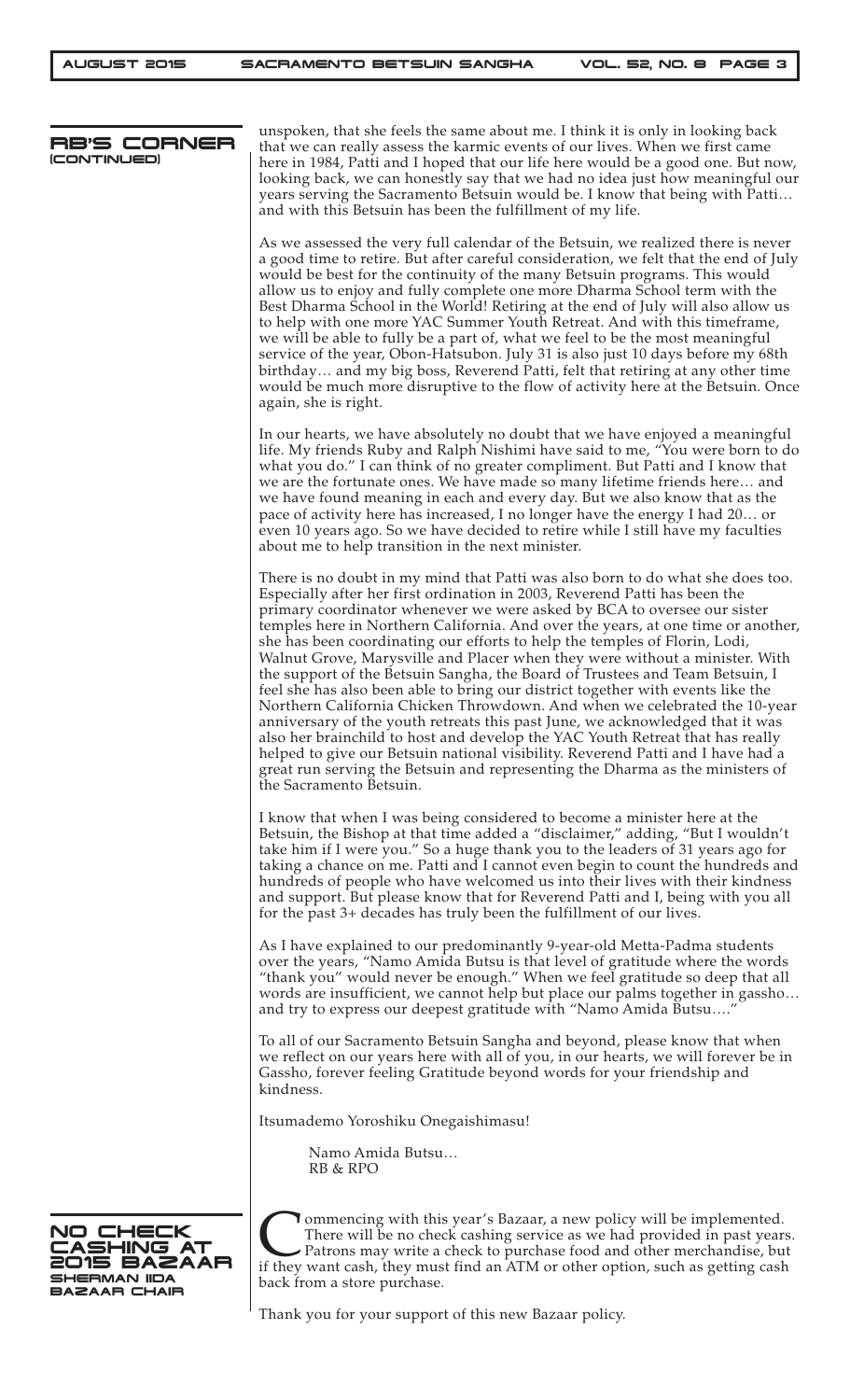

## SANGHA STAFF

Editor (English) Cliff Adams Editor (Japanese) Katsuko Hirota

#### CONTRIBUTING **REPORTERS**

| <b>SBWA</b>        | Keiko Jean    |
|--------------------|---------------|
|                    | Kashiwada     |
| Endowment          | Sandy Sumida  |
|                    | Tokunaga      |
| Minister Assts     | Brian Hatano  |
| Dharma School      | Valerie Fong  |
| <b>Boy Scouts</b>  | Cameron Lutz  |
| <b>Girl Scouts</b> | Stacy Itagaki |
| <b>Sports Cmte</b> | Alan Wu       |
| Golf Tourney       | Richard Kai   |
|                    |               |



Cindy Kitade

OFFICE PROJECT COORDINATOR Jennifer Nitta

#### **BETSUIN** OFFICE 446-0121

# **SANGHA** HELPERS

Misao Abe Mary Amemiya Sumiye Hamamoto Yukiko Hashisaka Ruth Hayashi Irene Hoshiko Sanaye Imajo Miyuki Inenaga Alice Kataoka Yoshiko Morizawa Mitzie Muramoto Mutsuko Noguchi Helen Sakaishi Faye Uyemura

The May SBWA Board Meeting was held on Wednesday, July 1, with President Fusako Takahashi presiding.

#### DONATIONS AND ACKNOWLEDGMENTS

Thank you to the following ladies and families for their generous donations to the SBWA:<br>Mitzie Muramoto Mitzie Muramoto ............................. In Memory of Yaeko Muramoto ....................................... \$100

| $\mu$ and $\mu$ is a set of the set of $\mu$ is the set of $\mu$ is a set of $\mu$ is a set of $\mu$ is a set of $\mu$ is a set of $\mu$ is a set of $\mu$ is a set of $\mu$ is a set of $\mu$ is a set of $\mu$ is a set of $\mu$ is a se |  |
|--------------------------------------------------------------------------------------------------------------------------------------------------------------------------------------------------------------------------------------------|--|
| Koji & Keiko Nishimoto  13th Year Memorial for Mitsuko Nishimoto  \$100                                                                                                                                                                    |  |
|                                                                                                                                                                                                                                            |  |
|                                                                                                                                                                                                                                            |  |
|                                                                                                                                                                                                                                            |  |

#### UPCOMING ACTIVITIES/EVENTS CRAFT BOOTH – SHIRLEY KATO

Thank you to Joanne Nishimura and Janis Furuta for leading the last craft class for the year. The group made beautiful embroidered beaded necklaces. A special thank you to Kathy Tanaka Henry for coordinating the craft class each month. All the items that were made will be for sale in the Bazaar craft booth.

Thank you to the following ladies for their donations and contribution to the craft booth this past month: Sally Hamatake, Judy Inaba, Carolyn Murai, Loleen Nakano, Misa Oshiro, Beverly Tanaka, Diane Muranaka, Jean Ota, Misao Abe, Sylvia Lau, Virginia Uchida, Amy Dote, Yaeko Tademaru, Terry Kagiyama and Faye Sasaki.

Keiko Jean's note: Thank you to everyone who chaired the individual craft making sessions this past year and to others who donated items for the craft booth. Once again the SBWA Craft Booth will be a popular booth at the Bazaar! Thank you from the SBWA Board to Shirley Kato for overseeing the Craft Booth Committee.

## BAZAAR – SUSHI – LYNN KURAHARA

REMINDER: Come out to help with the sushi ingredients preparation on Friday, and sushi making on Saturday and Sunday. Please come out on **Friday, August 7, from 6 a.m.**, **Saturday, August 8, from 2 a.m., and Sunday, August 9, from 2 a.m.** to help make the sushi for the Bazaar. Bring an apron and something to cover your hair. Gloves will be provided. You will also be able to enjoy coffee, tea and donuts. Lunch will be provided on Friday, and breakfast will be provided on Saturday and Sunday for all workers!

Please invite the male members of your families and friends to help. We need their help, too!

The Nitta family will once again provide shuttle service on Saturday and Sunday, since it is dark when we start. Drive to the side door of the kaikan (in the alley). Gordon Nitta or one of his family members will follow you to your parking space and bring you back to the church and will drive you back to your car when you are finished with your shift. Please take advantage of this service — it is better to be safe!

Note from President Fusako Takahashi to the SBWA Board members: We will be cutting and boiling the age on Thursday, August 6, starting at 11 a.m. Please come out to help.

### ANGEL BIN

Don't forget that the SBWA makes money from the donations of shoes, belts, and sheets. Please donate often to the blue bin in the church lot.

No meeting in August due to Bazaar preparation. The next SBWA meeting will be held on **Wednesday, September 9** (not the normal first Wednesday, September 2), starting with a service at 6:45 p.m., followed by our monthly meeting.

See you at the Bazaar preparation days and during the Bazaar! Let's all help out!





*Chris Healy & Lauda Villegas ................................. July 19, 2015*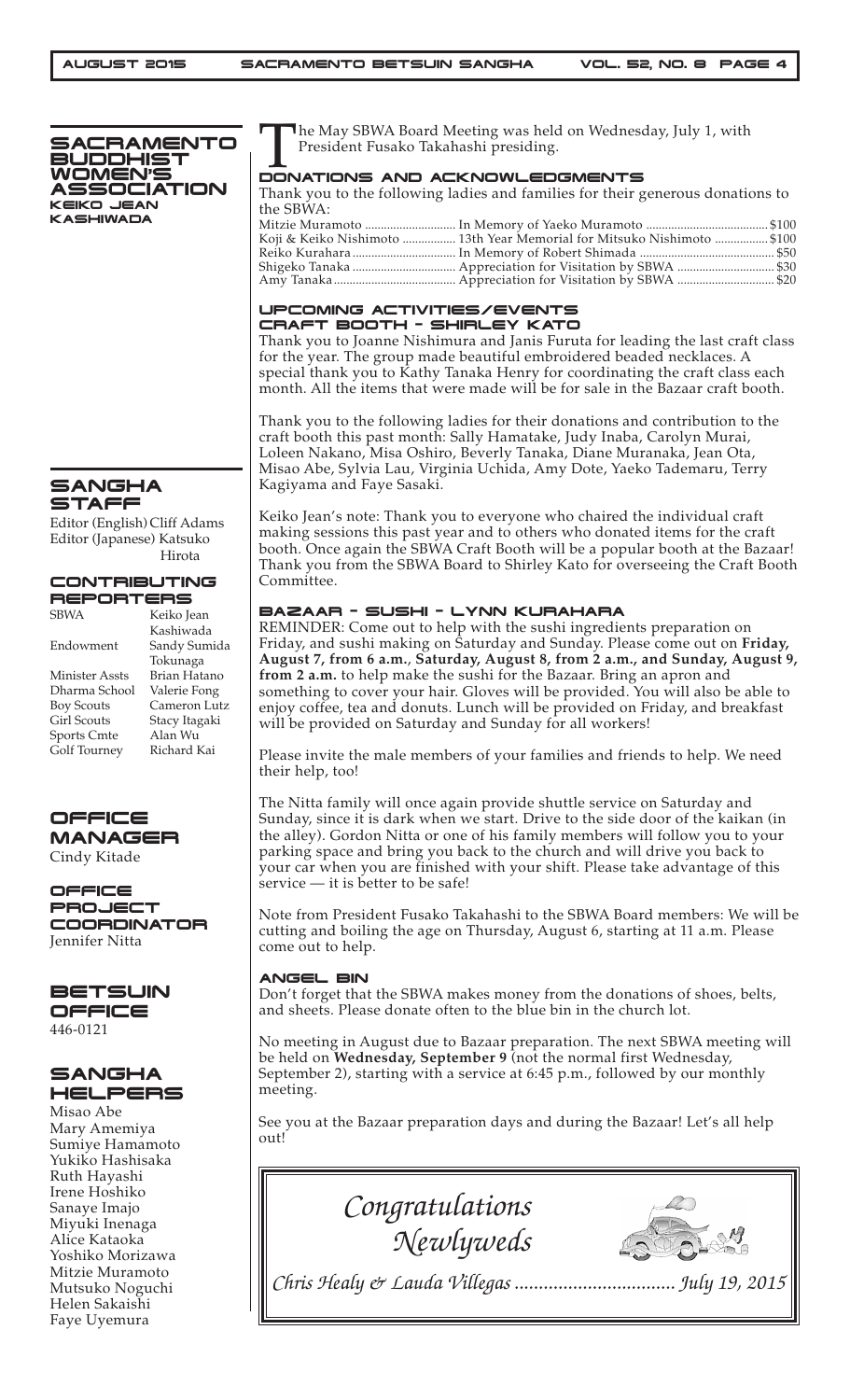

Time slides by as steadily and incessantly as grains of sand cascading in an hourglass. The passage of time is as relentless as the waves crashing on the shore. Never stopping. Never slowing down. hourglass. The passage of time is as relentless as the waves crashing on the shore. Never stopping. Never slowing down.

The fundamental truth of Buddhism, "Life is impermanent," is ingrained in us as we attend Sunday School, learn from RB in Metta and Padma classes for scouts, and hear in the weekly Dharma messages.

We celebrate, commiserate and contemplate the world around us as we journey through life and note the many changes. Like many of you, being mindful of the teachings of the Buddha has provided me perspective and solace during these times.

Recalling the year that has passed, I am awestruck by the many monumental achievements that occurred.

Greatness was witnessed in many sports: The Giants won their third(!) World Series in the past five years; the Warriors won an NBA championship for the first time since '74; and American Pharoah won horse racing's Triple Crown, the first time since '78. All major accomplishments that could not have been predicted to occur in the same year.

On a personal note, in the spring, my son Bryson graduated from Sac State seven years after graduating from high school. He worked long and hard to earn his Communications Studies degree. My family proudly savored the moment when he walked across the stage to receive his diploma.

On June 30, I completed my one-year term serving as District Governor leading 181 Toastmasters clubs and 3,000+ members in Northern California/Northern Nevada. It was a great experience that took me to Kuala Lumpur, Malaysia for the international convention and to Japan where I spoke at the Shinegawa Toastmasters Club. Truly a highlight for a lifetime.

Along with the celebratory moments came somber times. *Such is life.*

In December, after 40 years working for the same company, I retired, although not entirely by my decision. It was bittersweet leaving the company after my position was eliminated. Buddhism teaches us that life is always changing, that nothing stays the same.

That fundamental truth gave me the courage to seize the opportunity to pursue a new career path. Today I am far better off than a year ago when I was notified that my employment would end a few months later. I am grateful that I was able to take advantage of the situation and end up in a better place.

This past month, my family experienced both the loss of a loved one and saw in another how time and age takes its toll. Those life events caused each of us to contemplate our own mortality and the frailty of human existence. As we have learned: *Life is imperfect; there is always suffering.*

All occurred in the last 12 months.

What the next 12 months will reveal — even the next month or day — is unknown. I do know I'm better prepared to deal with the changes that will inevitably come my way, and endure the suffering that is part of life, thanks to lessons learned at the Betsuin since I started attending Sunday School as a child in the early '60s.

Time will never stop or even slow down, but I often take pause. With gratitude, in good times and bad, I recite "Namo Amida Butsu." What we choose to do with the precious, limited time we are allotted on this Earth is up to each of us. I choose to enjoy each day for itself and appreciate my existence.

In Gassho.

*(Brian is the son of Minister Assistant Grace Hatano and a member of the Betsuin Board of Trustees.)*





Rev. Bob Oshita 428-9833



Rev. Patti Oshita 428-9833



Sensei Koichi Mizushima 704-1493 bkmizu@gmail.com

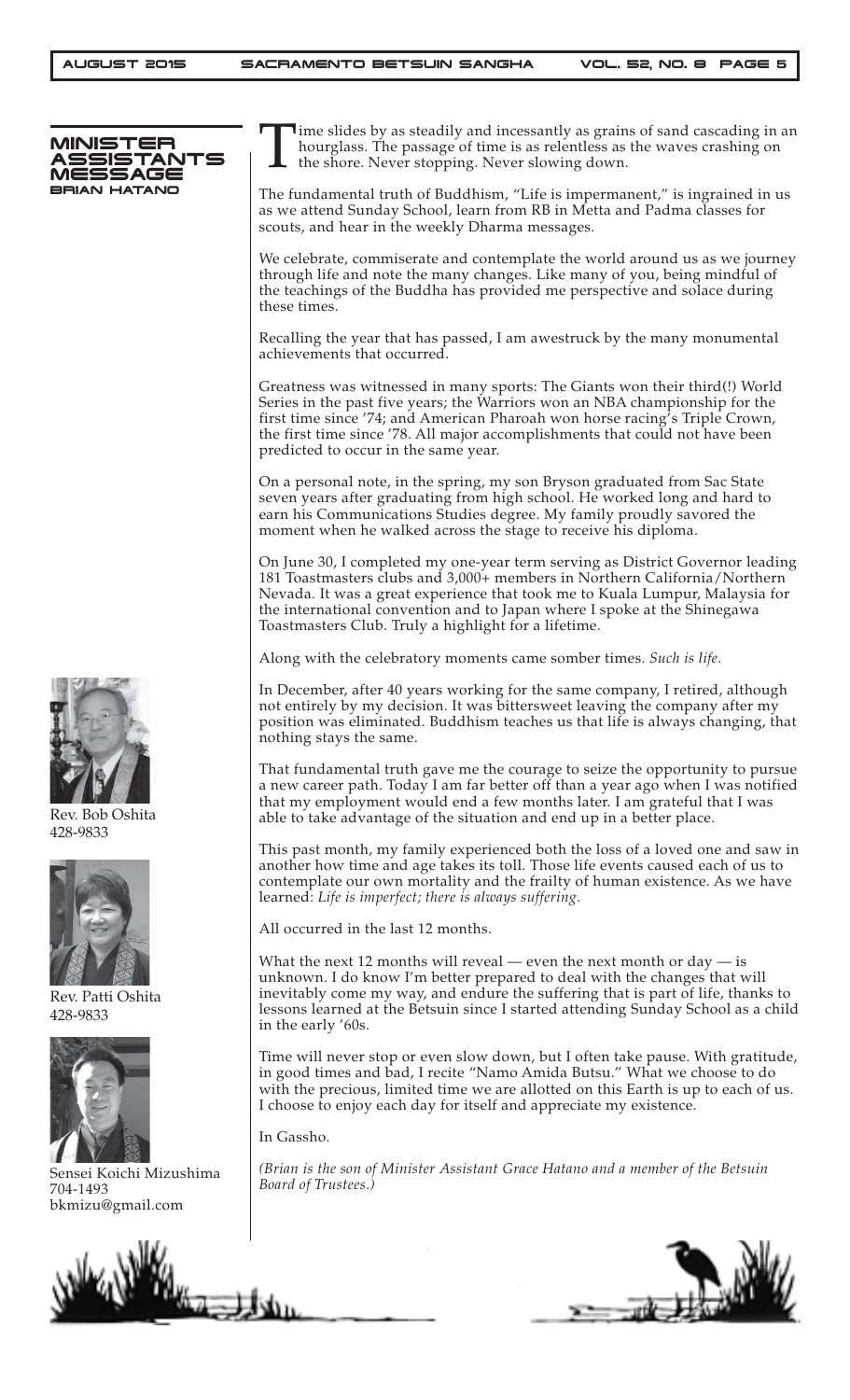

#### NASA'S NEW HORIZONS SPACECRAFT MISSION TO PLUTO, 2015 VS. FIRST BUDDHIST MINISTERS TO CALIFORNIA, 1899

The Buddhist Church of Sacramento was established in December 1899 with the arrival of the first Buddhist ministers, Reverend Shuye Sonod and Reverend Kakuryo Nishijima in California. A month-long, 5,100+ mile journey by s with the arrival of the first Buddhist ministers, Reverend Shuye Sonoda and Reverend Kakuryo Nishijima in California. A month-long, 5,100+ mile journey by sea brought these stalwart ministers to San Francisco, a bustling city with gas lighting, basic plumbing, paved and cobblestoned streets, horses, carriages, a few early automobiles, railroads, early telephones and fans for air conditioning. To come to Sacramento, the ministers traveled by railroad or horse-drawn carriage, a journey that took more than a day.

In comparison, NASA's New Horizon spacecraft, about the size of a baby grand piano, launched in 2006 with the most powerful rocket engine produced, the Atlas V, accomplished a flyby of the our moon in 9 hours. Its final mission, to do a flyby and research the farthest planet in our solar system, Pluto: a 9-year, 3 billion-mile journey.

Our intrepid Buddhist ministers' mission: bring the Dharma to the thriving Japanese community in California. As immigrants gathered for the first services in Sacramento, can you imagine what the ministers looked upon: a sangha of mostly young men, brave young women, families and their children ready to hear and live the teachings of the Buddha?

Today, 116 years later, Sacramento's Buddhist Church is now one of the strongest temples in the Buddhist Churches of America (BCA). From those first services in 1899, many pioneering families and following generations laid the cultural, spiritual and financial foundation for what we now are so fortunate to enjoy: a flourishing, diverse sangha, enriching cultural and educational programs and a ministerial program that supports many temples in our area.

In July, we observed one of our most meaningful religious traditions, Hatsubon Memorial Service. Our temple's pews filled with families remembering and honoring their recently lost loved ones and coming together as a community. Youth Advocacy Committee (YAC) retreat attendees filled the first pews, their young voices resonating with ministers as they chanted sutras. For those early ministers: mission accomplished.

Your Legacy Endowment Fund's ongoing mission: to continue to build and support our temple to ensure it remains the physical and vibrant spiritual heart for our sangha today and into the future.

adettes 4 ended their Girl Scout year with an end-of-year movie, dinner, swimming, and sleepover party. First, they watched the amazing movie Tomorrowland. Then, 18 of us enjoyed dinner at BJ's restaurant. We had a two-hou swimming, and sleepover party. First, they watched the amazing movie Tomorrowland. Then, 18 of us enjoyed dinner at BJ's restaurant. We had a two-hour table limit at BJ's and we were there the full two hours, enjoying each other's company. Next, we went swimming, played ping pong, and watched more movies at our leader's house. Lastly, most of the girls went to sleep around 1 a.m., while others chatted into the wee hours of the morning. Breakfast was brought over in the morning by fearless leader Janet! It was a fun day and night filled with good food, laughter, sisterhood, and great conversation.

Cadettes 2 celebrated the end of their Girl Scout year with a fun day at K1 Go Kart Racing and snacks at Yogurtland. Watch out ... in three years, these girls could be on the road! This scout year, they completed their aMAZE Journey and will soon begin work on their Silver Awards. Thanks for another great year, Cadettes 2!

Troop 50 was kept very busy this July in preparation for the Bazaar and other projects. Pulling out the supplies and structures for the Bazaar of July 17 was the highlight of the troop's participation in getting ready for other projects. Pulling out the supplies and structures for the Bazaar on July 17 was the highlight of the troop's participation in getting ready for the church's biggest fundraiser.

On July 23, a select group of scouts within the troop ventured to Japan for three weeks as part of the Matsuyama Scout Exchange Program. They toured major cities around the island nation as well as home-staying with scouts in Matsuyama. Wish them a safe trip!

Troop 50 scouts will be also helping with the Bazaar, working various jobs both days of the event. Scouts will also be backpacking on Point Reyes from August 23 to 25 and intend to enjoy all the experiences that are paired with such a trip.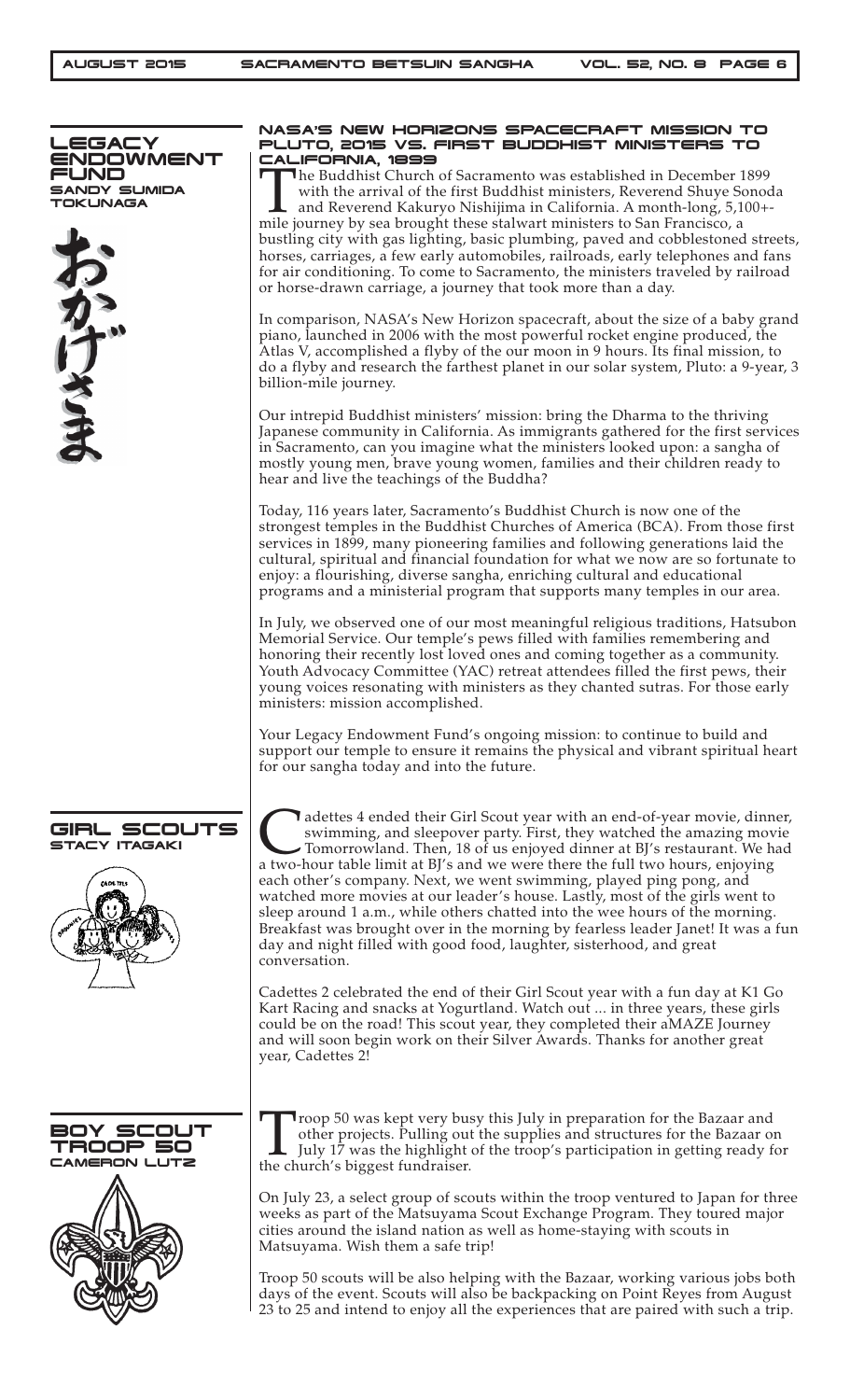| DHARMA<br><b>SCHOOL</b><br>NEWS<br><b>/ALERIE FONG</b>                                                                                                         | ello everyone! Summer is half over already and we hope you are<br>enjoying special time with your family and friends. Although we are<br>I not holding regular weekly Dharma School classes, our sangha is still<br>very busy with our usual summer events.                                                                                                                                                                                                                                                                                                                      |                                                                                                                                                                                                                                                                                                                                 |                                                                                                                                                     |  |
|----------------------------------------------------------------------------------------------------------------------------------------------------------------|----------------------------------------------------------------------------------------------------------------------------------------------------------------------------------------------------------------------------------------------------------------------------------------------------------------------------------------------------------------------------------------------------------------------------------------------------------------------------------------------------------------------------------------------------------------------------------|---------------------------------------------------------------------------------------------------------------------------------------------------------------------------------------------------------------------------------------------------------------------------------------------------------------------------------|-----------------------------------------------------------------------------------------------------------------------------------------------------|--|
|                                                                                                                                                                | We would like to thank our Dharma School families for their willingness to<br>help with outdoor busing during Bazaar, which will be Saturday, August 8, and<br>Sunday, August 9. Your help in keeping the grounds clean and tidy is greatly<br>appreciated. A special "thank you" to Carol Tamai and Harley Inaba for taking<br>the lead for our busing duties.                                                                                                                                                                                                                  |                                                                                                                                                                                                                                                                                                                                 |                                                                                                                                                     |  |
|                                                                                                                                                                | After the Bazaar, there will be about a month left of our summer break and<br>soon we will be back with regular Dharma School services and class. We are<br>grateful for those who have agreed to stay on as teachers and also those who<br>will continue in their positions on our Dharma School Cabinet. We look<br>forward to welcoming a few new folks to our team, too.                                                                                                                                                                                                     |                                                                                                                                                                                                                                                                                                                                 |                                                                                                                                                     |  |
|                                                                                                                                                                |                                                                                                                                                                                                                                                                                                                                                                                                                                                                                                                                                                                  | Dharma School "courtyard" gratefully acknowledges donations from the                                                                                                                                                                                                                                                            |                                                                                                                                                     |  |
|                                                                                                                                                                | following:<br>Gladys Adachi<br>Ken Furukawa & Leilani Ito<br>Nancy Hashimoto<br>Steve Hiromoto<br>Randall Ishida<br>David & Dina Ito<br>Sam Ito & Family<br>Stuart & Linda Ito                                                                                                                                                                                                                                                                                                                                                                                                   | Utako Kimura<br>Reiko Kurahara<br>Janet & Ed Mizutani<br>Loleen & Wayne Nakano (In<br>Memory of Robert<br>Shimada)<br>Barbara Nakatomi<br>Richard Okamoto & Family                                                                                                                                                              | Yoshiko Pat Okamoto &<br>Family<br>Mary Orite<br>Sam Orite<br>Oto's Marketplace<br>Tanner Sasaki<br>Emi & Louie Watanabe<br>Haruo & Sueko Yamashita |  |
| 5PORTS<br>OMMITTEE<br><b>ALAN WU</b>                                                                                                                           | ot summer August greetings to you! Just how hot this August will be<br>remains to be seen, but as "Sacramentans," we know August is usually<br><b>Let</b> hot, hot, hot! However, we must be reminded that the past couple of<br>years the Augusts have been rather gentle to us, especially during the second<br>week of August. We always tend to remember the weekends when it is<br>scorching hot for our Annual Bazaar. We all remember back in 2012 when it was<br>105 degrees! Right? And how can anyone forget that in 1996 it reached a<br>blistering 109 degrees! Yes? |                                                                                                                                                                                                                                                                                                                                 |                                                                                                                                                     |  |
|                                                                                                                                                                | So, let us all think pure and beautiful thoughts for a not-too-hot and a not-too-<br>rainy Bazaar weekend for 2015. You may laugh at the rainy part, but it was<br>only a couple of weeks ago when Los Angeles had flash floods and part of<br>Interstate 10 was closed due to the road being washed away from all that water.<br>As the song says: "It never rains in Southern California" And to add to the<br>lyric: especially in July! And to add one more: enough rain to flood!                                                                                           |                                                                                                                                                                                                                                                                                                                                 |                                                                                                                                                     |  |
|                                                                                                                                                                |                                                                                                                                                                                                                                                                                                                                                                                                                                                                                                                                                                                  | Weather-wise, it is getting very strange around here with the humidity going<br>why we put a plastic cover on our Obon and Bazaar stages). Although the rain<br>was scattered, the rain was hard enough in areas to completely wet the streets<br>and you would have gotten a good soaking if you were out in the middle of it. | up, and the rain coming down; yes it rained here the week of Obon (and that is                                                                      |  |
|                                                                                                                                                                | We are known, in fact we are famous for our summers of hot dry heat with<br>brown hillsides and vistas; so what gives with this strange weather?<br>Maybe it is the El Niño, or the La Niña? But even those weather patterns are<br>changing. So, only answer it can be is the hole in the ozone that Al Gore<br>discovered!                                                                                                                                                                                                                                                     |                                                                                                                                                                                                                                                                                                                                 |                                                                                                                                                     |  |
| Please be aware that articles<br>for the SANGHA are due on<br>the 15th of each month.<br>Late articles will be<br>published in the following<br>month's issue. | Now that we have solved the acclimatization of global conundrums in<br>correlation to biodiversity, glacial calving, deforestation, ocean acidification<br>and stratification, the whooping crane and snail darter, we can move on to the<br>real important business at hand                                                                                                                                                                                                                                                                                                     |                                                                                                                                                                                                                                                                                                                                 |                                                                                                                                                     |  |
|                                                                                                                                                                | If you have not been given your Bazaar work schedule for August 6, 8, 9 or 10,<br>be on the lookout for it. Please make sure to complete your shift work. It is a<br>complex and coordinated effort amongst all the people and organizations of the<br>church to make sure all aspects of the Bazaar are covered.                                                                                                                                                                                                                                                                |                                                                                                                                                                                                                                                                                                                                 |                                                                                                                                                     |  |
| When sending articles by<br>email, please send email to:<br>vibrocount@lanset.com<br>with a cc to:<br>betsuinoffice@gmail.com                                  |                                                                                                                                                                                                                                                                                                                                                                                                                                                                                                                                                                                  | Please make an extra effort to join us for Reverend Bob's birthday on Monday,<br>August 10, starting at 7 a.m. While we are celebrating Reverend Bob, we will<br>entertainment. Everyone's assistance will be greatly appreciated!                                                                                              | also perform Bazaar deconstruction where it is always an adventure and full of                                                                      |  |
| and inform the church<br>office at 446-0121. Please                                                                                                            | take advantage of the two extra credit days!                                                                                                                                                                                                                                                                                                                                                                                                                                                                                                                                     | Then get ready for the new Dharma School term in September and be sure to                                                                                                                                                                                                                                                       |                                                                                                                                                     |  |
| include the author's name.<br>Thank you.                                                                                                                       | Let's get through Bazaar 2015 first! See you then!                                                                                                                                                                                                                                                                                                                                                                                                                                                                                                                               |                                                                                                                                                                                                                                                                                                                                 |                                                                                                                                                     |  |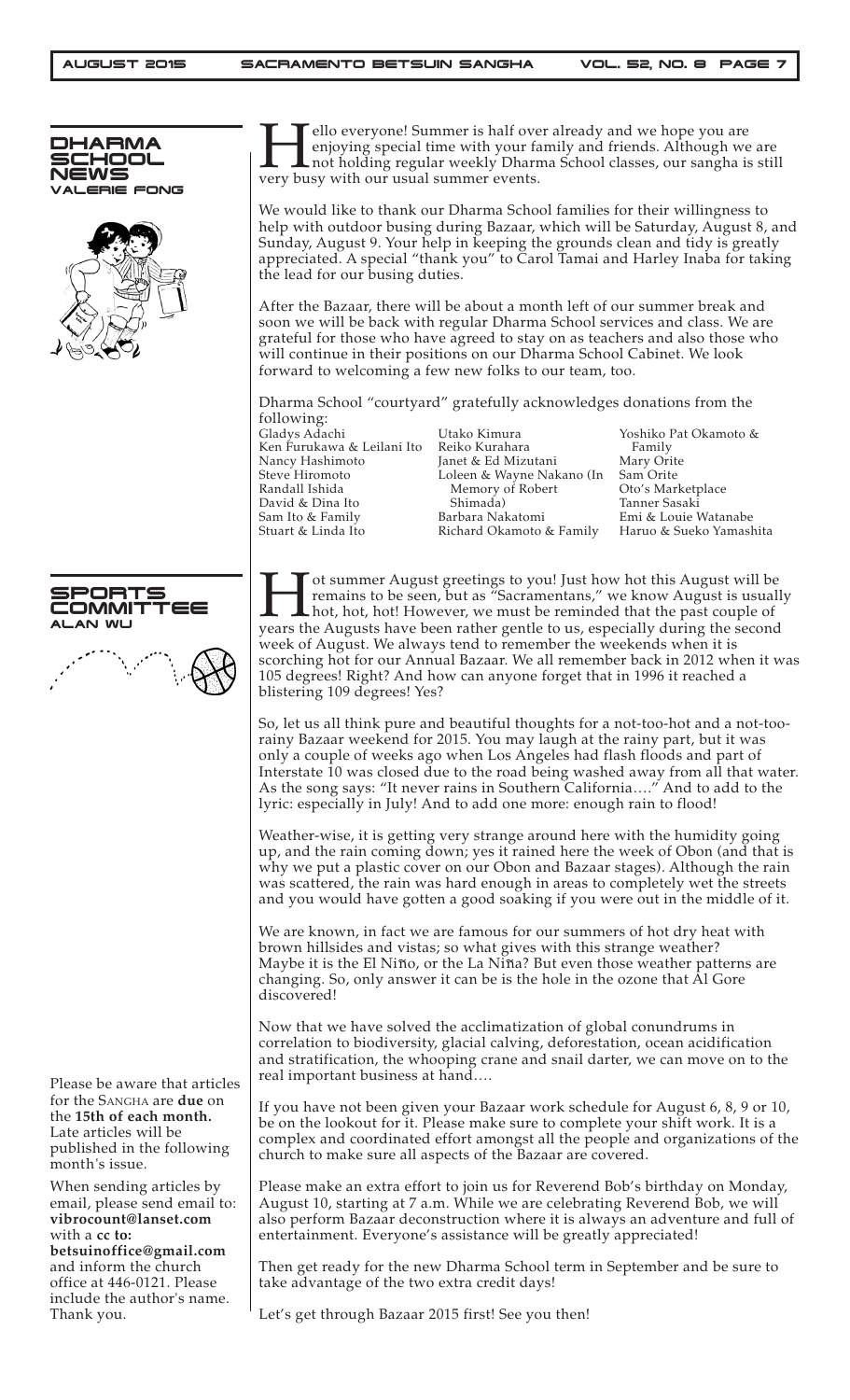

GOLF SPONSORSHIP: LAST CHANCE

The window closed as of August 1 to submit your entry form and/or donation to the SBC Sixth Annual Golf Tournament. HOWEVER, the is still ajar to enable the "last-minute" shoppers to get involved with year's fundraiser. Th donation to the SBC Sixth Annual Golf Tournament. HOWEVER, the door is still ajar to enable the "last-minute" shoppers to get involved with this year's fundraiser. The Special Events Committee would not shut out those who want to be involved with most fun-filled event of the summer (with the exception of the Obon and Bazaar), nor close the register for the "In Memory Of" donations to the Betsuin's next-best outdoor fundraising event (again, not to put the golf tournament in front of the Bazaar).

The "In Memory Of" donation does not require your attendance at the event. Sangha members and friends of the Betsuin can use the form below to bring forward the sentimental memories of those who have passed or to celebrate the joy of life as well. One donor used the "In Memory Of" donation to wish a Happy Birthday for a participant in the event. The committee will prepare signage for gold, silver and bronze level tee box sponsors and "In Memory Of" donations for recognition at the golf course, within the program of activities, and at the luncheon. Please take the time to make your donation to the golf tournament before it's too late.

Information fact sheets about the golf tournament, sponsorship levels, its format and scoring, along with the tournament entry form can be downloaded from the temple's website at *www.buddhistchurch.com.* Questions and/or comments about the fundraising event can be sent via email to the golf committee at *sacbetsuingolf@yahoo.com*. The temple office staff can provide general information about the event.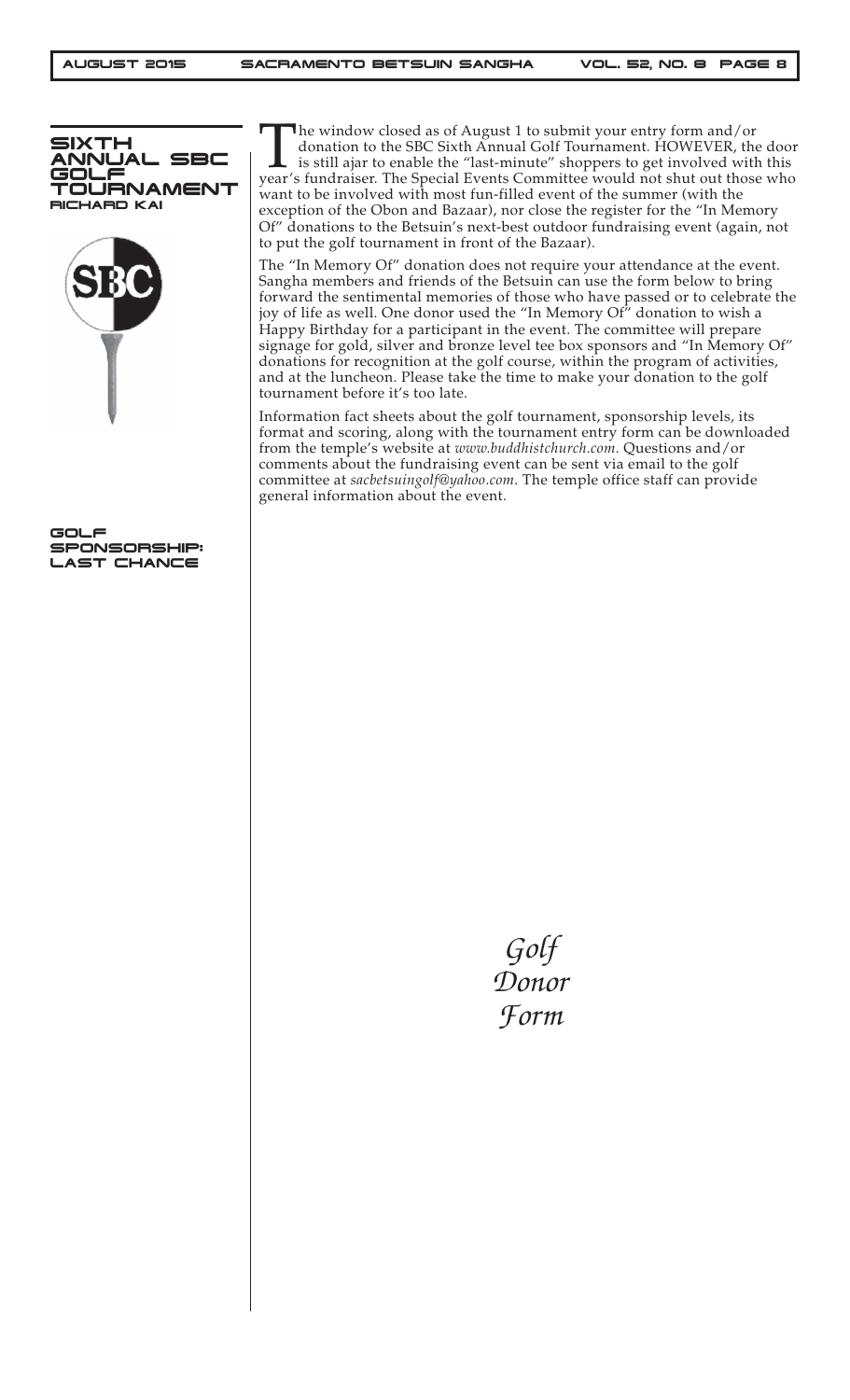#### **Sponsorship Levels**

#### **\$1000 – Gold Sponsorship:**

Includes Tee Box Sign recognition, four complimentary tournament entry fees, golf cart, and tee prizes.

#### **\$250 – Bronze Sponsorship:**

Includes Tee Box Sign recognition, one complimentary tournament entry fee, golf cart, and tee prizes.

### **\$500 – Silver Sponsorship:**

Includes Tee Box Sign recognition, two complimentary tournament entry fees, golf cart, and tee prizes.

**\$125 – In Memory Of, Individual and/or Group Sponsorship** includes Tee Box Sign recognition.

#### **Suggested Monetary and/or In-Kind Donations**

| <b>Check-In Tee Prizes</b><br>Golf tees, golf balls, ball markers divot<br>repair, golf apparel, etc.                                                                                                                          |                   | <b>Snack/Dinner Items</b><br>Miscellaneous drinks, snacks or food items.                                                                                                                                                                                                                                                                                                                                          |
|--------------------------------------------------------------------------------------------------------------------------------------------------------------------------------------------------------------------------------|-------------------|-------------------------------------------------------------------------------------------------------------------------------------------------------------------------------------------------------------------------------------------------------------------------------------------------------------------------------------------------------------------------------------------------------------------|
| <b>Luncheon Raffle Prizes</b><br>certificates, etc.                                                                                                                                                                            | Cash<br>expenses. | Golf clubs, head covers, golf apparel, dry To be used to offset the cost of check-in tee<br>goods, food items, restaurant gift prizes, luncheon raffle prizes, or other related<br>Date: \bdots \bdots \bdots \bdots \bdots \bdots \bdots \bdots \bdots \bdots \bdots \bdots \bdots \bdots \bdots \bdots \bdots \bdots \bdots \bdots \bdots \bdots \bdots \bdots \bdots \bdots \bdots \bdots \bdots \bdots \bdots |
|                                                                                                                                                                                                                                |                   | <b>Sponsorship:</b> I/We would like to be a sponsor in the amount of \$__________ (please indicate):                                                                                                                                                                                                                                                                                                              |
| Gold Sponsor Silver Sponsor Bronze Sponsor                                                                                                                                                                                     |                   |                                                                                                                                                                                                                                                                                                                                                                                                                   |
|                                                                                                                                                                                                                                |                   |                                                                                                                                                                                                                                                                                                                                                                                                                   |
|                                                                                                                                                                                                                                |                   | <b>Raffle Prize/Donation:</b> I/We would like to make a donation of ________________________                                                                                                                                                                                                                                                                                                                      |
| Sponsor/Donor Name: 2008. Contract to the Contract of the Contract of the Contract of the Contract of the Contract of the Contract of the Contract of the Contract of the Contract of the Contract of the Contract of the Cont |                   |                                                                                                                                                                                                                                                                                                                                                                                                                   |
| Contact Name:                                                                                                                                                                                                                  |                   |                                                                                                                                                                                                                                                                                                                                                                                                                   |
|                                                                                                                                                                                                                                |                   | City:                                                                                                                                                                                                                                                                                                                                                                                                             |
| <b>Return to:</b> SBC Golf Tournament, 2401 Riverside Blvd., Sacramento, CA, 95818                                                                                                                                             | 916-446-0121      |                                                                                                                                                                                                                                                                                                                                                                                                                   |